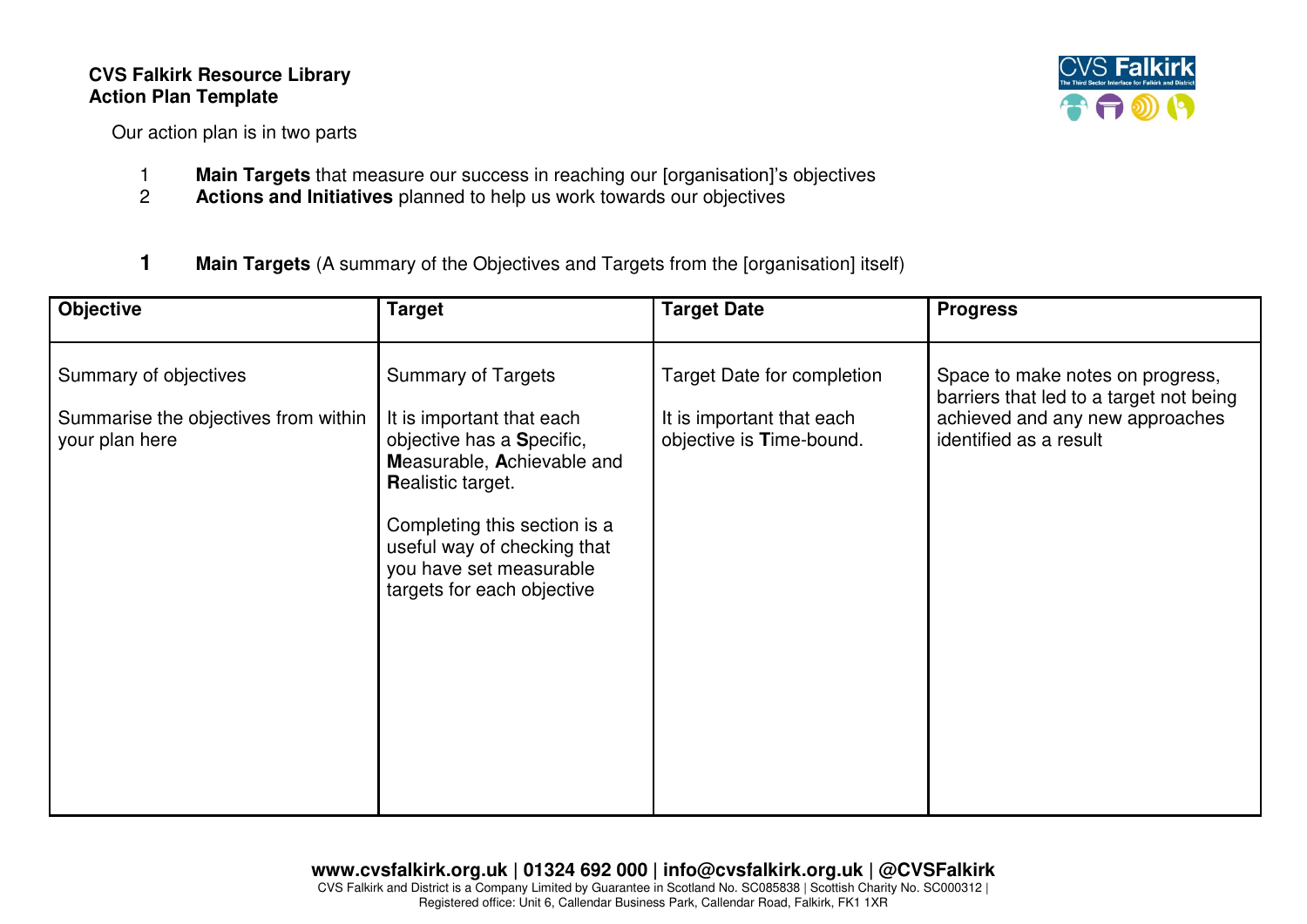## **CVS Falkirk Resource Library Action Plan Template**

## **2 Actions and Initiatives**



(It is a good idea to create an action plan table for EACH of your organisation's objectives. You may prefer to use a similar format to your organisation's development/improvement plan, but if so it is important you ensure that all the information shown in red, as a minimum, is included)

**OBJECTIVE:** E.g. Increase the proportion of children walking to school<br> **TARGET:** E.g. Increase the proportion of children walking to school E.g. Increase the proportion of children walking to school from 50% to 60% by summer term 2006

| <b>Proposed Action</b>            | <b>Milestone Tasks</b><br>(Key tasks that need to<br>be carried out to<br>implement actions)                                                | <b>Responsible</b><br><b>Person</b> | <b>Partners to</b><br>consult /<br>engage | Target<br><b>Date</b>                                     | <b>Success</b><br><b>Indicator</b><br>(How you can<br>measure /<br>demonstrate that<br>an action is<br>complete)                | <b>Progress</b><br>(Details of progress to<br>date, useful<br>information, barriers<br>encountered etc) |
|-----------------------------------|---------------------------------------------------------------------------------------------------------------------------------------------|-------------------------------------|-------------------------------------------|-----------------------------------------------------------|---------------------------------------------------------------------------------------------------------------------------------|---------------------------------------------------------------------------------------------------------|
| For example<br>Set up Walking Bus | <b>Contact Road Safety</b><br>Unit for advice and<br>support<br>Identify possible routes<br>Recruit volunteers<br>Pilot route<br>Launch Bus | Mrs Smith                           | <b>Road Safety</b><br>Unit                | Dec '05<br>Feb '06<br>March '06<br>March '06<br>April '06 | One Walking Bus<br>established<br>serving the school<br>each morning. At<br>least 10 children<br>using the walking<br>bus daily | Meeting held with<br>RSU January '06                                                                    |